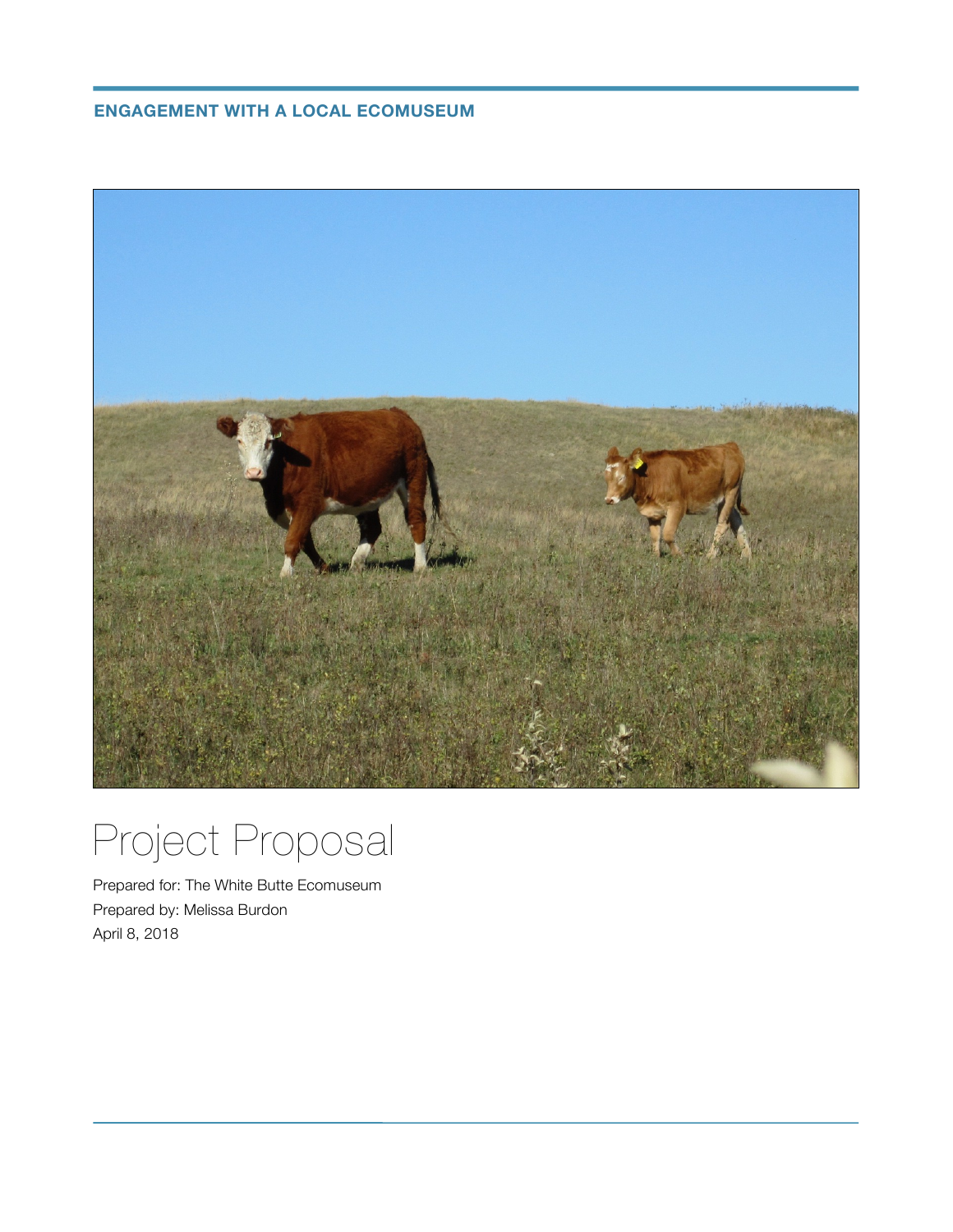# EXECUTIVE SUMMARY

# **Background Information**

In the fall of 2017, students from Psychology 340 'Psychology and Environmental Change' participated in an Engaged Learning activity in which they developed lessons to be delivered on Conservation Easement Land for grade 4 and 6 students. The topics of the lessons developed included climate change, visual art, writing, land management, orienteering, appreciation and respect for nature, history, Indigenous story-telling, Indigenous Knowledge and sustainability. In addition to creating the lesson plans, the students from Psychology 340, as well as other students from the University of Regina, participated in meetings with the head researcher, Adela Kincaid and The White Butte Ecomuseum, visited the Royal Saskatchewan Museum and visited the conservation easement land. Several of the students will be volunteering beyond their requirements to deliver the lesson in May.

#### **Goals**

The goal of this project was to continue participation in the development and delivery of lessons on the conservation easement land and to continue student participation in the partnerships required for this project. To ensure this, three main objectives are outlined. A) outline potential community engagement activities for students B) find potential partners at the University of Regina to continue the partnership with the White Butte Ecomuseum and the Conservation Easement Land lesson deliveries and C) outline potential incentives and benefits for University partners.

# **Project Outline**

This project had three main objectives:

- Outline of potential engaged learning opportunities within the project.
- Outline potential links between sustainability objectives of the University and the Conservation Easement Land project as well as potential funding and incentives for partnerships with the University of Regina.
- Outline potential partnerships for the Conservation Easement Land Project and the University of Regina.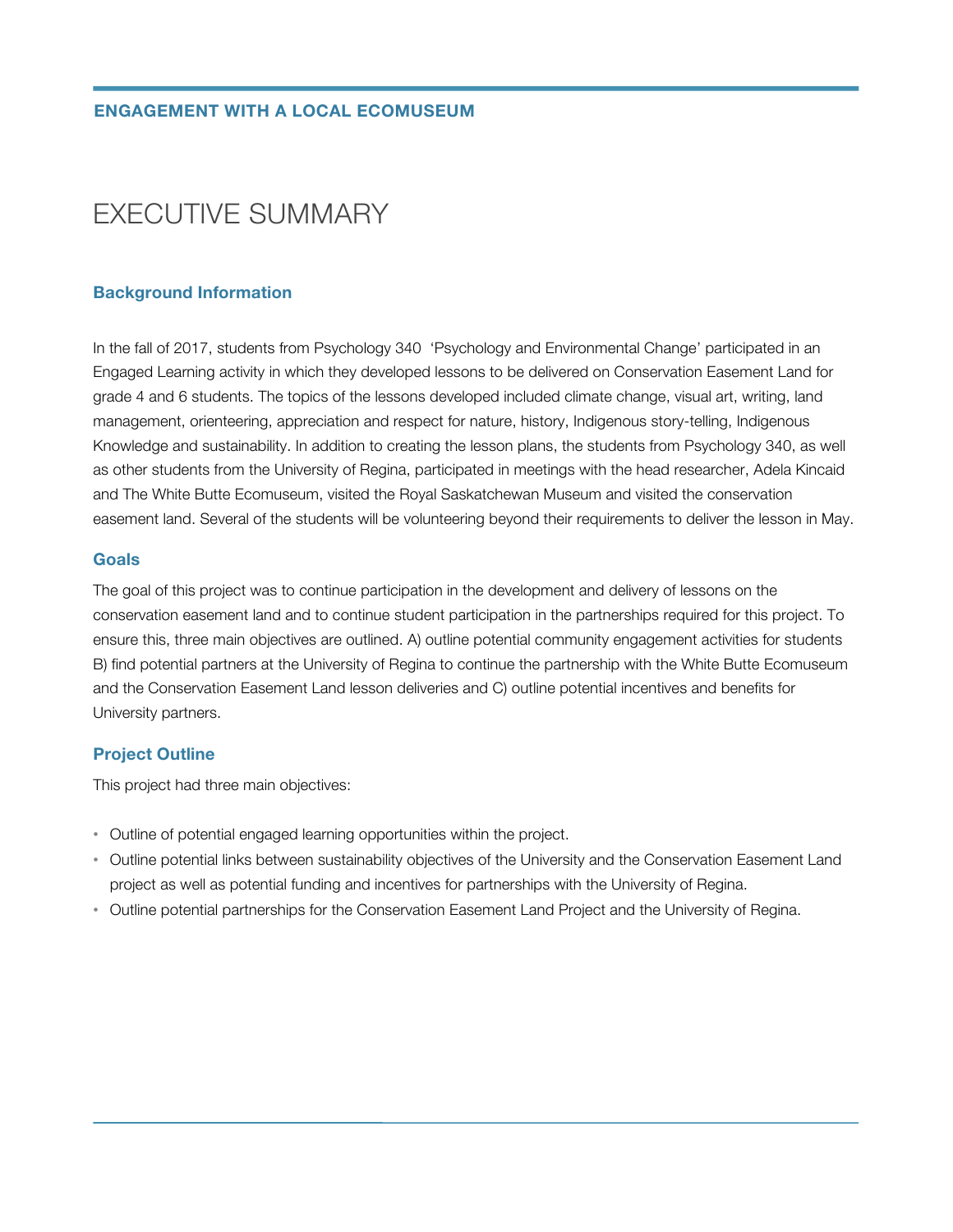# **ENGAGEMENT WITH A LOCAL ECOMUSEUM**

#### **Potential Engaged Learning Activities**

#### Delivering and Developing Lessons

-Developing lesson plans for grades 4 and 6 students to be delivered on Conservation Easement Land

-Expanding on and Improving existing lesson plans

This could include additional research on the topics of the lessons, improvements in how to best deliver the lesson based on educational research, adding current and relevant research where applicable, or speaking with partners to see what areas can be improved for future lesson deliveries.

-Delivering Lessons to the elementary school children

#### **Additional Engagement Activities**

Often in engaged learning courses, a minimum amount of hours of engagement or service must be met. When lesson deliveries for the students is unavailable during the semester they are enrolled, other activities could make up these hours and continue a partnership with students at the University of Regina. Many of the additional activities explored are meant to maintain the relationships of the Ecomuseum while understanding the importance of the partnerships while also giving the student a chance to get engaged with their community. Other additional engagement activities focus on education. These activities include going to lectures, events, or visiting the Royal Saskatchewan Museum.

#### Understanding and Maintaining the Ecomuseum Partnerships

Meet with members of Ecomuseum, Royal Saskatchewan Museum, RCE Saskatchewan

Meeting with teachers

#### Attend Ecomuseum Meeting

Students could attend one of, or several of, the monthly meetings for the White Butte Ecomuseum. The students will not only be informed of current events and projects of the Ecomuseum but will be participating in a board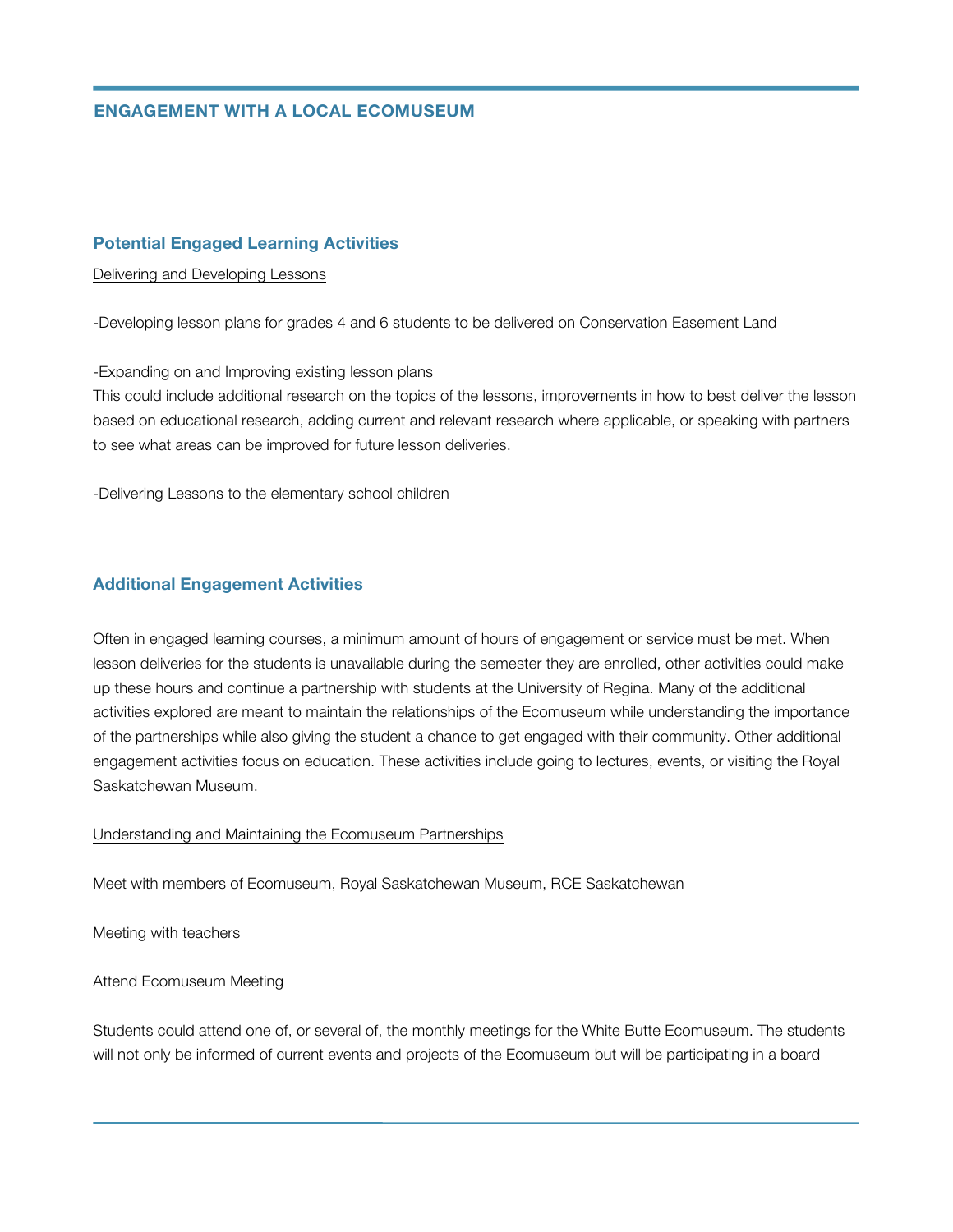meeting for an Ecomuseum and will see first hand how they work. By attending, they will also see the importance of each partnerships and potential challenges and successes of the Ecomuseum.

# Attend RCE meetings

RCE Saskatchewan is an important and essential partner of the White Butte Ecomuseum and the University of Regina. Meeting with members of RCE Saskatchewan would give students an understanding of this organization and the many things they do for the province.

#### Visit the Royal Saskatchewan Museum

It is easy to take your own culture for granted. A visit to the Royal Saskatchewan Museum could be a great opportunity for students to reconnect to their culture and learn about their ecological and cultural history. A guided tour would be a great way for students to learn more about the concept of museums, the way in which people engage with museums and may inspire them for their own lesson development.

#### Visit Conservation Easement Land

Visiting the conservation easement land will give students a sense of the land in order to build their lessons appropriately or build on already made lessons. Whether students are from Saskatchewan or elsewhere, visiting the land will give them a sense of appreciation for saskatchewan land that is often taken for granted.

# Website development

The best way to get out information these days is through a website. Students could help with website development for the White Butte Ecomuseum, the conservation easement land project, or the University of Regina websites that direct students to courses that will offer engagement with the White Butte Ecomuseum.

# Social Media development

Social Media is another great way to get information out. Students are often naturally good at navigating social media and can bring new ideas to advertise the project and get volunteers.

#### Educational Activities

On the final page a list of upcoming events with themes relating to Ecomuseums can be found. Students could also attend public events or lectures like the ones listed as engagement activities.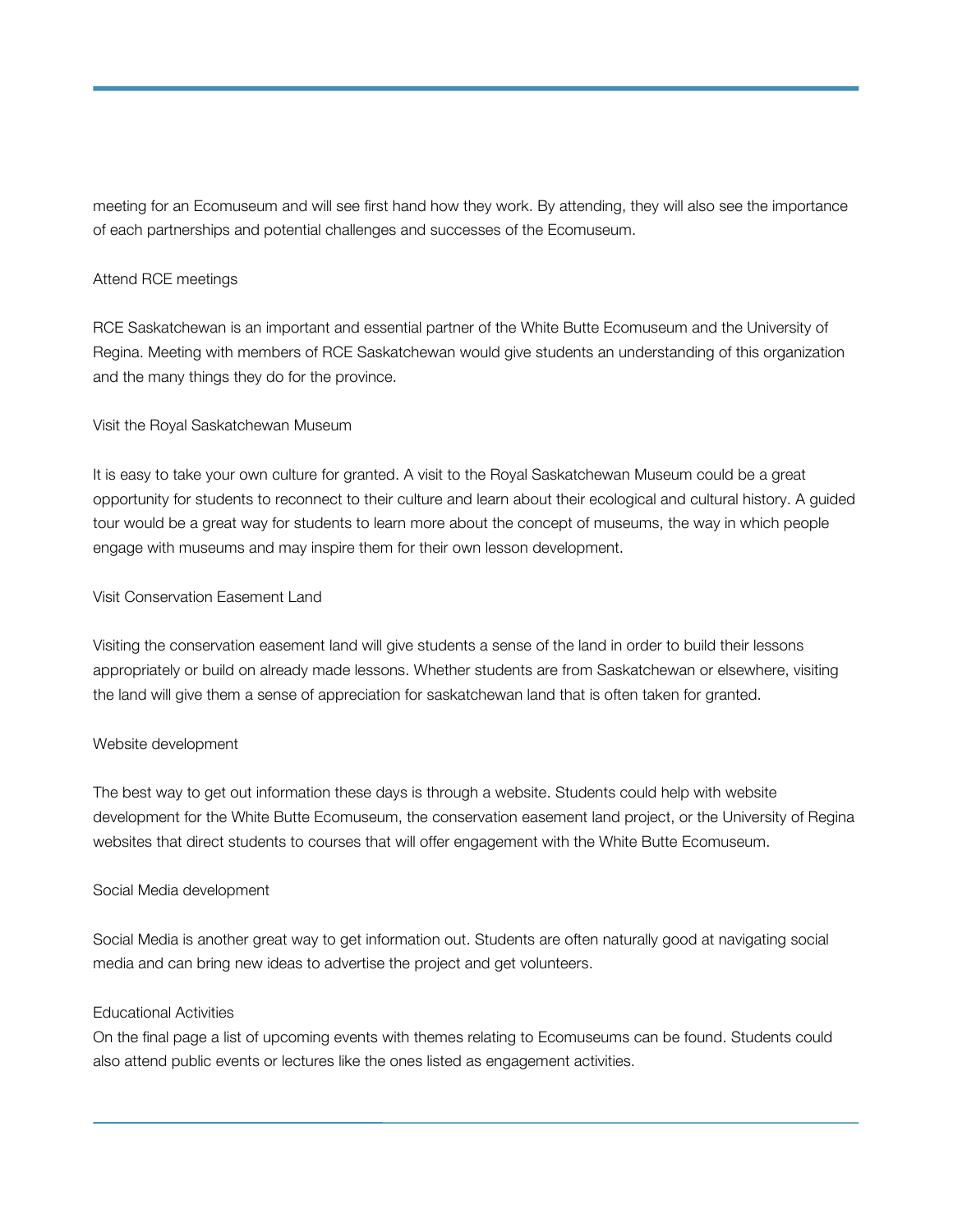# **Potential Funding and Incentives for University of Regina Partnerships**

UR Strategic Plan for Sustainability/ UR Strategic Plan United Nations Sustainable Development Goals

According to the Office of the President, "The Strategic Plan for Sustainability aims to make the University a leader in environmental responsibility, putting sustainability at the core of our teaching, research, and campus life" (University of Regina, N.D.b). The Strategic Plan 2015-2020 also states three Strategic Priorities, Student Success, Research impact and Commitment to our Communities. These three strategic priorities have the two overarching areas of emphasis of sustainability and indigenization (University of Regina, N.D.a). Participation in this project would be a supporting action that would "expand and enhance experimental and service learning opportunities in academic programming" (University of Regina, N.D.a) and would especially "Promote the adoption of sustainability components in experiential learning opportunities" (University of Regina, N.D. a, p. 12).Given the partnership with the RCE Saskatchewan, this project also aligns with the supporting action to "continue to build partnerships through the United Nations University Regional Centres of Expertise on Education for Sustainable Development" (University of Regina, N.D. a, p. 14). This project also aligns with the priority to honour the commitment to surrounding communities and the supporting action to "Increase partnerships and collaborations with communitybased organizations, other external agencies, formal and informal associations and groups, as well as the general public" (University of Regina, N.D. a, p. 17).

This project aligns well with both of these strategic plans as well as the UN Sustainable Development Goals. The project also aligns with several of the United Nations Sustainable Development Goals including 'Quality Education,' 'Good Health and Well-Being,' 'Sustainable Cities and Communities,' 'Responsible Consumption and Production,' 'Climate Action,' 'Life Below Water,' 'Life on Land,' and 'Partnerships for the Goals' (United Nations, n.d.) These goals are met through the lessons themselves, the partnerships, education of all partners, and the focus of sustainability that encompasses the project.

By partnering with the project, the partners would be actively participating in the Strategic Plans set in place by the President's Advisory Committee as well as helping to achieve the Sustainable Development Goals.

Alignment with these plans could make partners eligible for funding.

Potential Funding Opportunities: Community Engagement and Sustainability Fund (UofR) Community Initiatives Fund Community Research and Action Fund (UofR Faculty of Arts)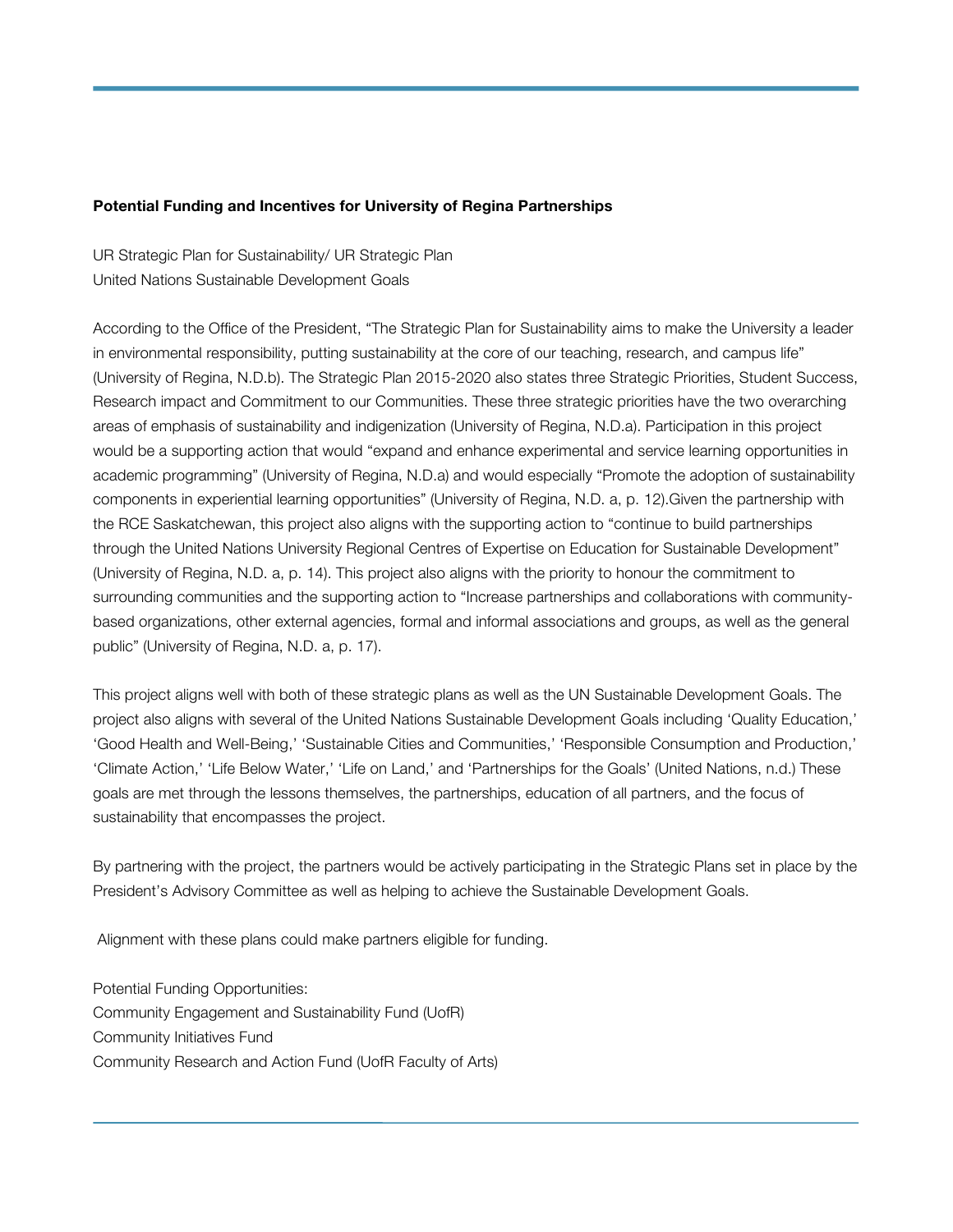# **Potential Links**

#### **Certificate in Nonprofit Sector leadership and Innovation (NSLI)**

The NSLI certificate is introduced on the Luther Collage website as a five-course certificate (15 credit hours) which is "designed for anyone who wants to acquire the expertise to pursue paid employment and/or voluntary work in the nonprofit (voluntary, community-based) sector. All courses are grounded in a community-engaged, experiential learning model" (Luther Collage, N.D.c). This partnership would be ideal because it could give students the handson experience in the non-profit sector. The certificate can be taken through the Faculty of Arts, Luther Collage and the Centre for Continuing Education.

If the lessons continue to be delivered in the Spring, it might be beneficial to partner with Spring/Summer classes at the University. In the Spring/Summer semester of 2018, four classes were offered for NSLI including NSLI 330, "Non-Profit communications and Relationship Building" (Luther Collage, N.D. c).

#### **Voluntary Sector Studies Network (VSSN)**

The larger network in which the NSLI is under is the Voluntary Sector Studies Network (VSSN) at Luther Collage. On their website, the network explains itself as "an interdisciplinary, community- university collaborative comprising of students, the voluntary sector, and the faculty/staff administered out of the VVSN office at Luther Collage at the University of Regina" (Luther Collage, N.D. a). The website goes on to explain, "The VSSN is building sustainable communities by developing the tools required to equip Saskatchewan's voluntary sector with the knowledge and skills it needs in order to continue working toward the enhancement of the quality of life and well-being of all people in Saskatchewan" (Luther Collage,N.D. a). A partnership with this overarching network would help to ensure the continued participation of the University of Regina and provide students interested in the voluntary sector hands on experience in building and maintaining relationships and working with several community partners.

#### **Certificate in Sustainability**

The Certificate in Sustainability was implemented by the Faculty of Arts and the University of Regina but is open to all students. It requires 6 courses from the six different sustainability topics, The Sustainability Problem, Dimensions of Human Sustainability, Dimensions of Environmental Sustainability, Human Sustainability Options, Environmental Sustainability Options, and Sustainability in Practice. It is also required that a student take at least one class that includes a "semester-long community engagement project" (Luther Collage, N.D.b). The website outlines the purpose of this certificate is "to provide students with a basic structure for decisions about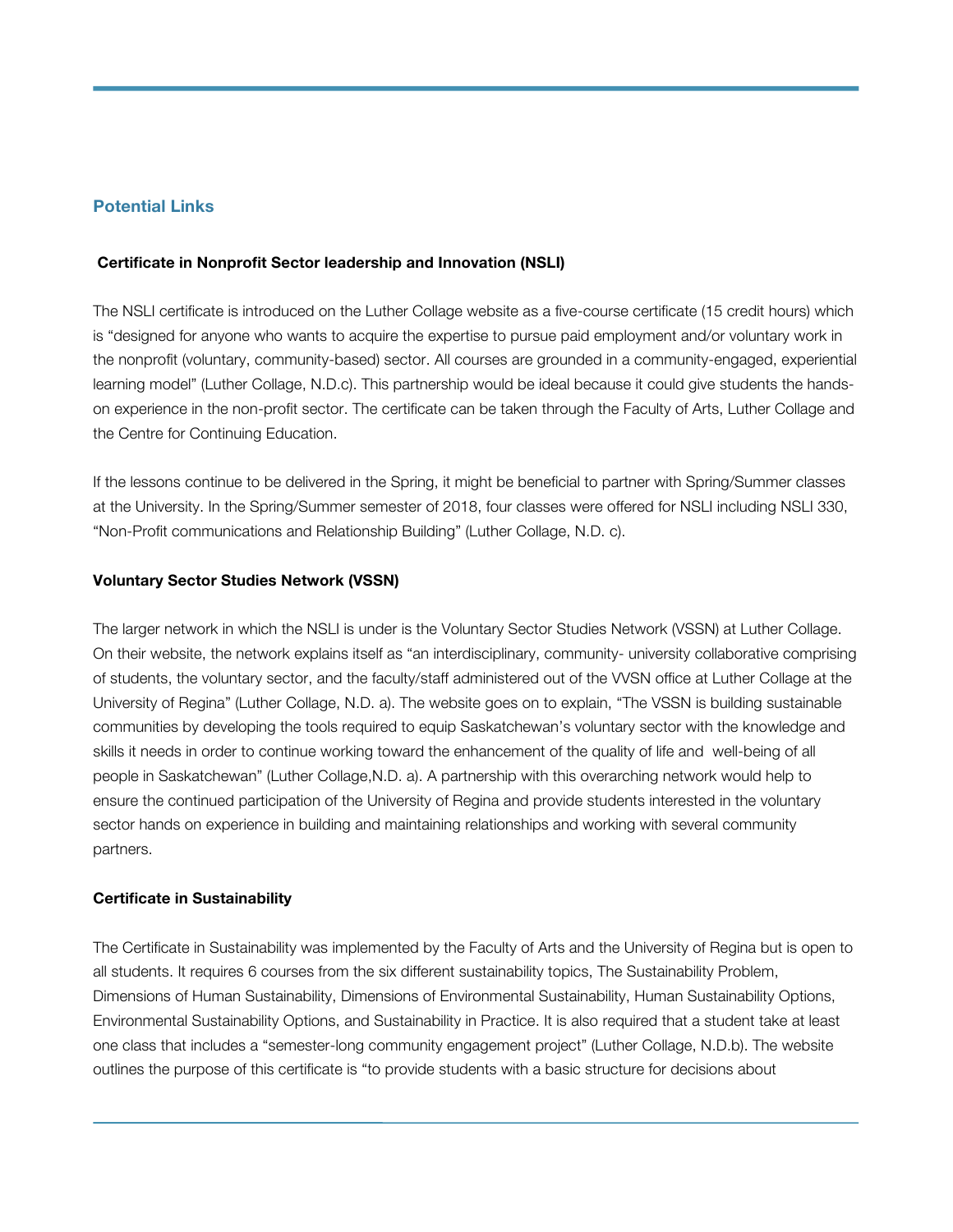sustainability and crafting sustainable livelihoods and lifestyles." (Luther Collage, N.Db.). This certificate received a recognition award from RCE Saskatchewan in August of 2017 (Maragos, 2017).

Of all the classes offered, four included a community engagement project. Those classes were "Psychology 340- Psychology ad Environmental Change" which is offered through Campion Collage, and "IDS 290- Ecomuseums-Exploring Place," "IDS 290- Nonprofit & Voluntary Organizations-Cornerstones of Society," and "IDS 101- Interdisciplinary Studies (Agency and Global Citizenship)." (Luther Collage, N.D.b) IDS 290AB/ANTH 242 AG and ANTH 320 AL Ecomuseums: Community Engagement for Sustainability, and Community Museums and Engagement for Sustainability was not included on this list, most likely because the list was not updated for the Winter of 2018 semester.

A partnership with the classes which already include semester-long community engagement components would be a great fit for this project. However, other classes within the Approved Electives Courses lists could also be potential partners. A full List is available at the Luther Collage Website: https://www.luthercollege.edu/university/academics/degrees-certificates-diplomas/arts/certificate-in-sustainability

# **Campion Collage Engaged Learning Program**

Campion Collage offers an engaged learning component in many of its courses. As described on the Campion Collage website the Engaged Learning Program "provides an opportunity to give back to the community while gaining practical experience related to a particular field of study. The program connects classroom theories to real life situations while enhancing one's commitment to making positive change in our society" (Campion Collage, 2018). The Engaged Learning Program was in charge of the students from the Fall 2017.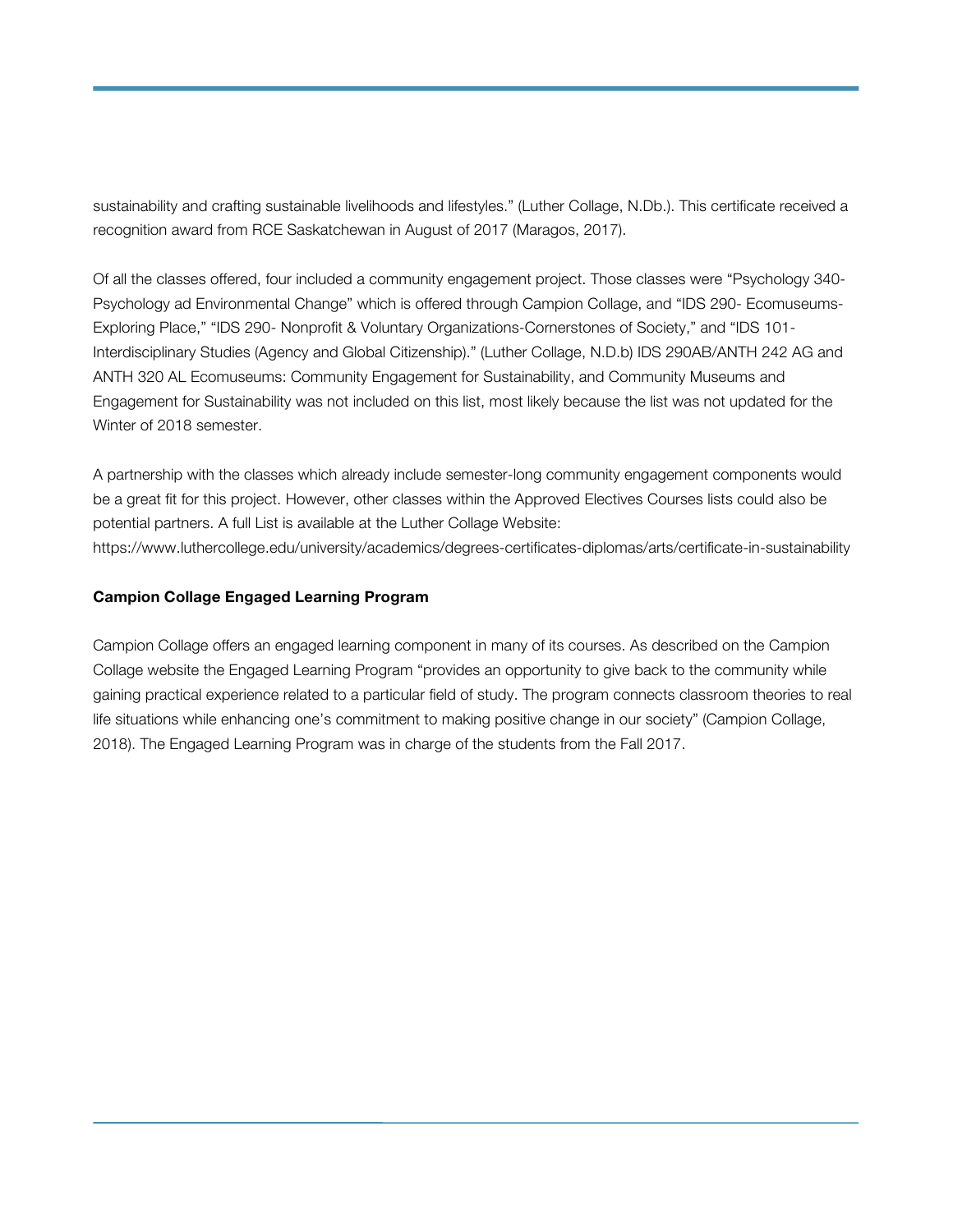# **Upcoming Events**

FNUiv Spring Powwow April 21-22

Living Heritage Symposium: Relating to the land in a changing world Tuesday, May 1st, 2018

Celebrate Saskatchewan: 10 years of global leadership in sustainable development May 2nd, 2018

VSSN & SNP Annual Conference Thursday, June 14th, 2018

Summer Institute on Community Based Research August 20-22nd, 2018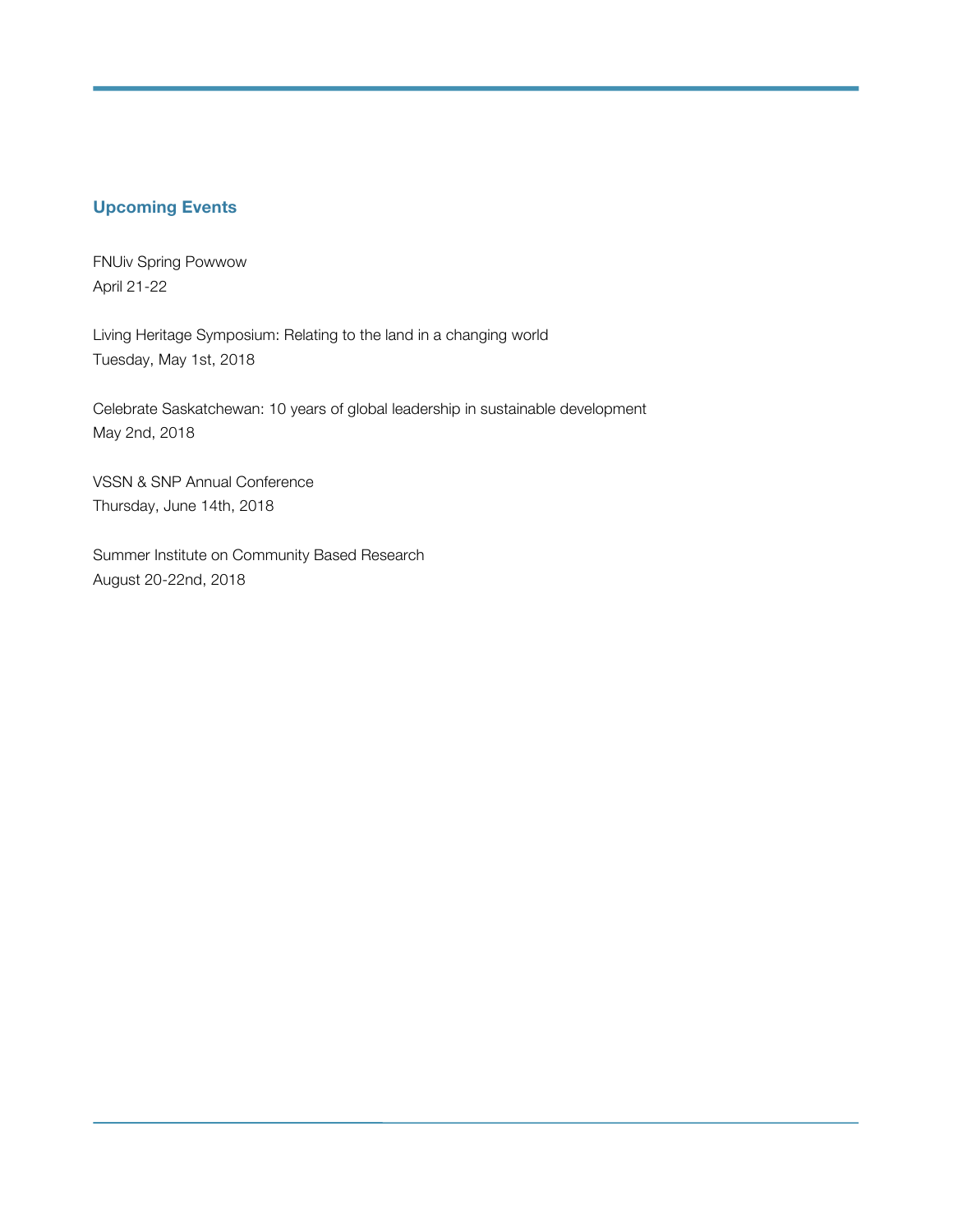# Works Cited

Campion Collage. (N.D.). Engaged Learning Program. Retrieved from http://campioncollege.ca/academics/engaged-learning-program

- (a)Luther Collage. (ND). Volunteer Sector Studies Network. Retrieved from https://www.luthercollege.edu/university/academics/luther-programs/voluntary-sector-studies-network
- (b)Luther Collage (ND). *Certificate in Sustainability.* Retrieved from https://www.luthercollege.edu/university/academics/degrees-certificates-diplomas/arts/certificate-insustainability
- (c)Luther . (ND). *Nonprofit Sector Leadership and Innovation Certificate and Courses*. Retrieved from https://www.luthercollege.edu/university/academics/luther-programs/voluntary-sector-studiesnetwork/courses
- Maragos, C. (2017, August 8).Earn a certificate and help the Environment. *University of Regina Communications and Marketing: External Relations*. Retrieved from https://www.uregina.ca/external/communications/featurestories/current/2017/08-08.html
- United Nations (N.D.) Sustainable Development Goals. Retrieved from https://sustainabledevelopment.un.org/?menu=1300
- University of Regina (N.D.a). University of Regina Strategic Plan 2015-2020. Retrieved from https://www.uregina.ca/strategic-plan/assets/docs/pdf/sp-2015-20-together-we-are-stronger.pdf
- University of Regina. (N.D.b). University of Regina Strategic Plan for Sustainability. Retrieved from https://www.uregina.ca/president/committees/committee-on-sustainability/strategic-plan.html
- University of Regina (N.D.c). Strategic Plan for Sustainability: Together we are Stronger 2015-2020. Retrieved from http://issuu.com/u\_of\_r/docs/ur-strategic-plan?e=14424159/32734236